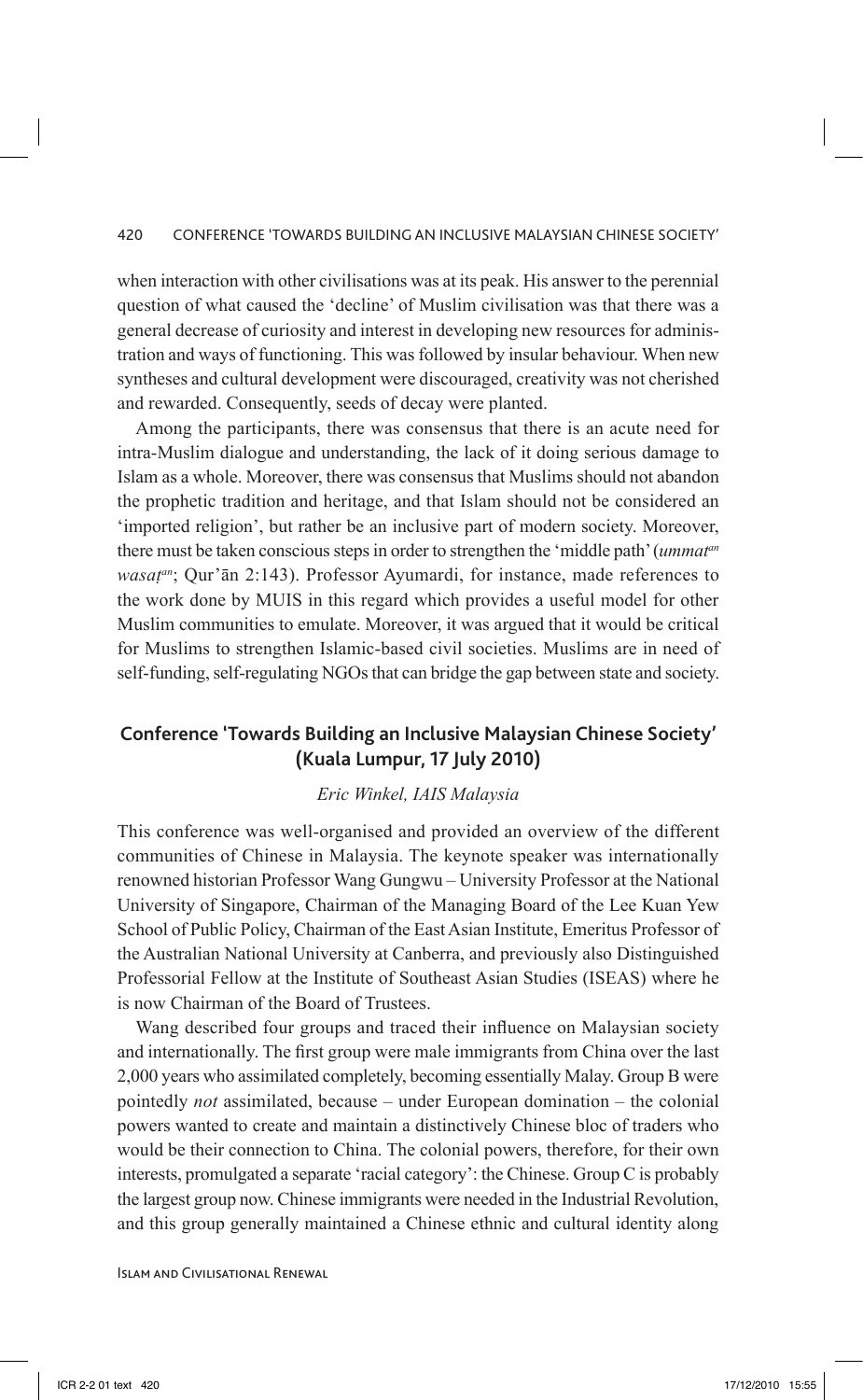with a national identity. While the British sent workers from India to Sabah and Sarawak who generally stayed in the Malay Peninsula, the Chinese often did go all the way to Borneo to settle. Group D, in turn, is not that large. They are people who see themselves primarily in national Malaysian terms, not as ethnic Chinese. The efforts of the last few years to build a multi-cultural, multi-ethnic Malaysia play into historical demographic trends. The Malaysian government encourages the two groups, C and D. Group C are Chinese who identify themselves as Chinese and vote in an ethnic bloc, but also have a national Malaysian identity and help the nation develop harmoniously. Group D is interesting because they fall out of the cracks of government politics, not belonging to any ethnic bloc, and yet they contribute to national harmony by putting their 'Malaysian-ness' foremost.

Speakers then addressed issues of the Chinese communities in Sabah and Sarawak, respectively. This writer was interested to learn how outside historical events impinged on the Chinese demographics of the region. Somewhat similar to the above-mentioned Group A are the Sino-natives, or Chinese-Iban.

The names of buildings and streets in Malaysia became very much alive during the lecture on English-educated Chinese – Loke Yew, Chow Kit, H.S. Lee. In 1948, Sir Henry Lovell Goldsworthy Gurney (1898–1951) – he too has a street in Kuala Lumpur named after him – the British High Commissioner in Malaya who was assassinated by communist terrorists during the Malayan Emergency, advised the Colonial Office on the Chinese based on the following pattern: assimilated Chinese, no problem; Chinese locally-born and loyal to Malaya, no problem; the English-educated, no problem. However, concerning the non-English speaking Chinese he argued that they "can only be regarded as a menace". The status of the English-educated was high up until the 1969 general elections, the speaker argued. In recent years, however, the division between English-educated and Chineseeducated is fading.

Dr Rosey Wang Ma gave an especially fascinating presentation. She referred to the Chinese–Muslim dichotomy as artificial. In fact, Islam has an uninterrupted history in China of 1,300 years – being thus fully half a millennium older than the history of Islam in Indonesia. With colonialism, the status of Islam in the eyes of the Chinese in Southeast Asia declined, with official colonial segregation of ethnic groups. Islam was identified with the Malays – and unfortunately this meant it was identified as disadvantaged. Without Chinese Muslim immigrants (the Hui), Islam became seen as Malay *Jiao*, the 'Malay religion'. Today this has not really changed, because from the Constitution and onward 'Islam' is identified with 'Malay-ness', especially by the Malays themselves. Dr Rosey Wang Ma had a number of anecdotes to demonstrate this further: in one encounter, the teacher cannot figure out 'who' Dr Rosey's own child is – "You are a Muslim, right? So, your father must be Malay." "No, he's Chinese." "Is at least your mother Malay?" "No, she too is Chinese."